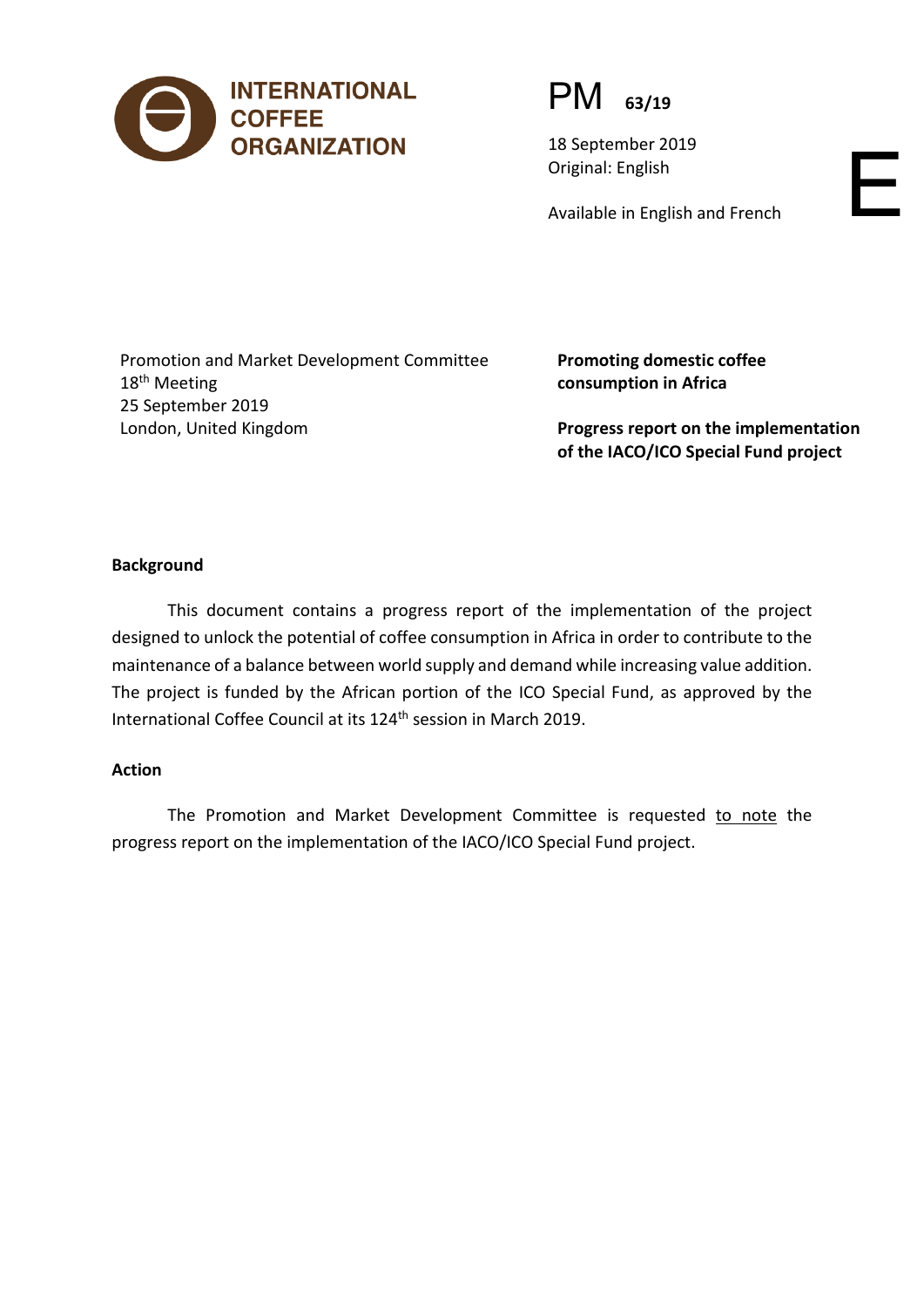## **PROMOTING DOMESTIC COFFEE CONSUMPTION IN AFRICA Progress report on the implementation of the IACO/ICO Special Fund project Period May – August 2019**

### *Theme: Building a sustainable coffee sector through increased domestic consumption and local processing industry*

#### **Introduction**

In general terms, equilibrium between supply and demand contributes to a balanced market and leads to prices that could ensure a sustainable coffee economy in producing countries. A healthy coffee sector depends on maintaining dynamic growth in consumption. Africa, with its growing young population, represents an enormous potential for coffee consumption. Domestic consumption in African producing countries will contribute to the creation of added value by carrying out coffee value chain-related activities.

Considering the negative impact of low price levels and its multiplier effect on the economic development of many producing countries, the International Coffee Council approved Resolution 465, giving a mandate to the ICO Secretariat to explore ways and means to address the challenge to the sustainability of the coffee sector in producing countries. Increasing domestic consumption was identified as one of the critical strategies.

With this in mind, in March 2019 the International Coffee Council approved a project proposal submitted by the Inter-African Coffee Organization (IACO) on behalf of its 25 member countries to carry out activities supporting national programmes relating to the promotion of domestic consumption. The overall objective of the project is to *Serve as a safety net for farmers in case of falling world prices of green coffee and to make the coffee industry in Africa more dynamic and less vulnerable to external shocks such as declining world prices.*

Following the launch of the project in Lomé (Togo) and Addis Ababa (Ethiopia), in May and July 2019 respectively, it was agreed that, in light of the limited resources available for the project, only activities relevant to all countries will have measurable impact. The following components have been identified:

- 1) Analytical review of domestic coffee consumption and roasting activities;
- 2) Support to national strategies related to coffee roasting and domestic consumption; and
- 3) Strengthening communication on the impact of coffee drinking and health.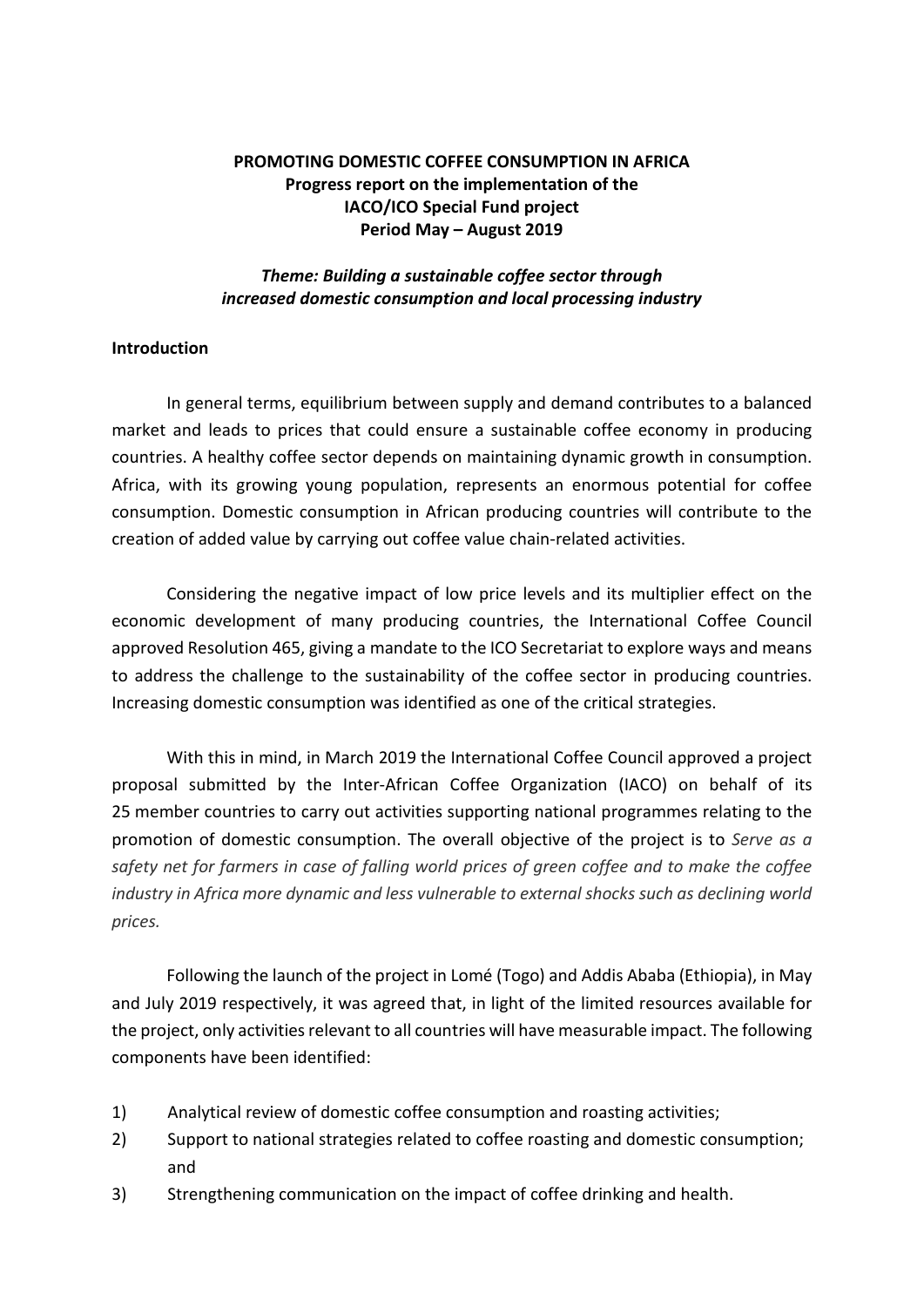The ICO is monitoring the implementation of project activities, which include, among others, reviewing the attainment of objectives, identifying constraints and verifying expenditures. Further to the signature of the Project Agreement between the ICO and IACO in July 2019, the portion of the ICO Special Fund totalling **US\$454,021** was transferred to the IACO bank account in Côte d'Ivoire after deduction of **US\$20,000 (project support costs)** to cover technical advisory services, supervision and monitoring costs of the project by the ICO.

## **Component 1: Analytical review of domestic coffee consumption and roasting activities**

The implementation of this component will cover three sub-components including:

- Development of a database on local coffee roasting.
- Survey of domestic coffee consumption.
- Existing government policies affecting the sector.

### **Objectives**:

- 1) Capture relevant information on demand for investment opportunities in the coffeeprocessing sector.
- 2) Assess the economic contribution of the local coffee-processing industry.

# *Expected outcome: The key outcome of this component will be to provide available data on the potential of domestic consumption of coffee in African producing countries.*

**Status:** CABI has been selected to coordinate the baseline study, working with country-level partners, and to collate country results. The national coffee authorities have identified resource persons to carry out activities. The contract between CABI and IACO was signed on 9 September 2019. The timeframe for implementation covers 3 months and the draft report of the study will be presented at the IACO General Assembly in Nairobi from 25 to 29 November 2019.

# **Component 2: Support for national strategies related to coffee roasting and domestic consumption**

The implementation of this component will cover three sub-components:

- Building the capacity of baristas and cuppers.
- Provision of technical support to improve coffee quality.
- Organize knowledge-sharing workshops and exchange visits.